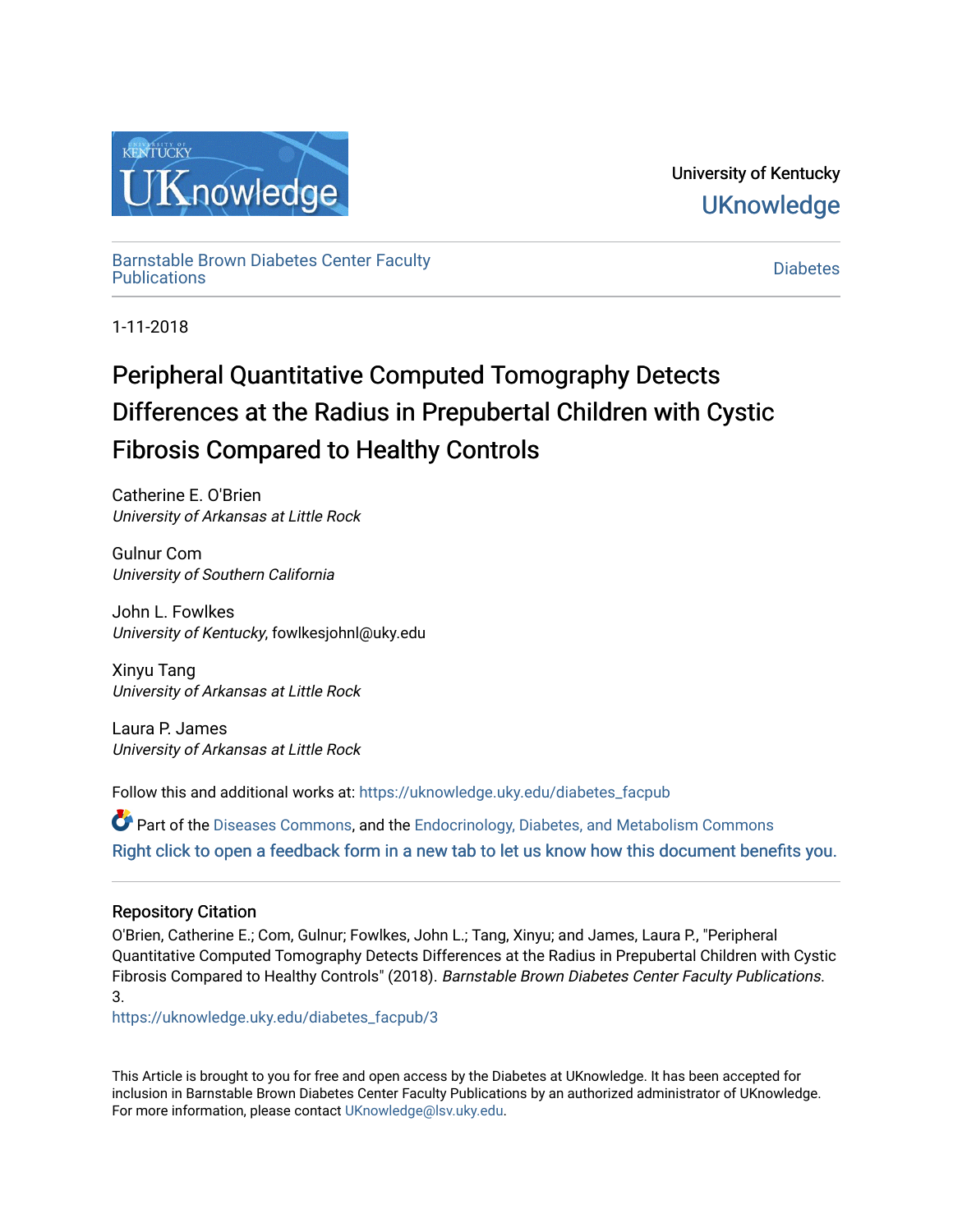## Peripheral Quantitative Computed Tomography Detects Differences at the Radius in Prepubertal Children with Cystic Fibrosis Compared to Healthy Controls

Digital Object Identifier (DOI) https://doi.org/10.1371/journal.pone.0191013

### Notes/Citation Information

Published in PLOS ONE, v. 13, no. 1, e0191013, p. 1-8.

© 2018 O'Brien et al.

This is an open access article distributed under the terms of the [Creative Commons Attribution License,](http://creativecommons.org/licenses/by/4.0/) which permits unrestricted use, distribution, and reproduction in any medium, provided the original author and source are credited.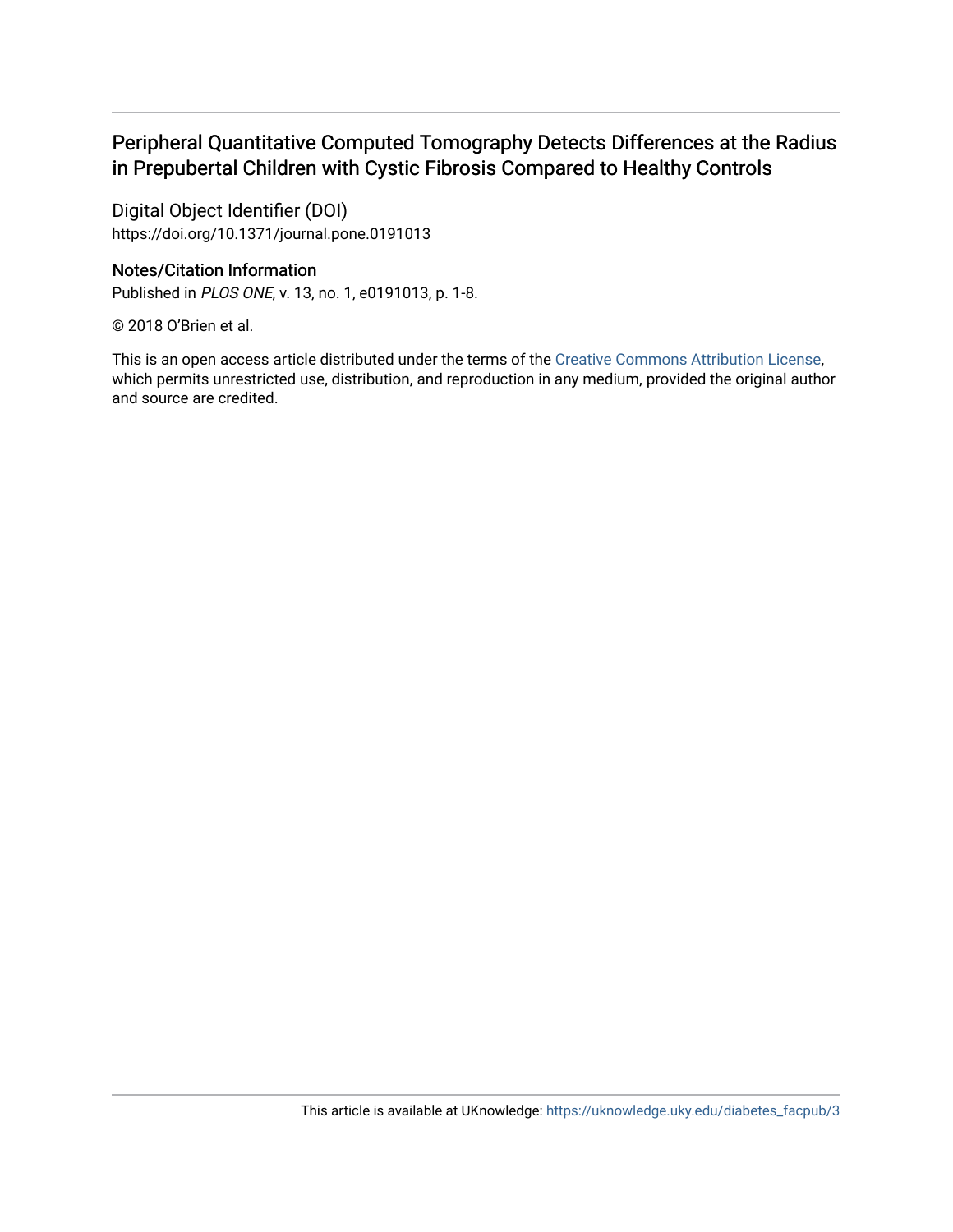

# **OPEN ACCESS**

**Citation:** O'Brien CE, Com G, Fowlkes J, Tang X, James LP (2018) Peripheral quantitative computed tomography detects differences at the radius in prepubertal children with cystic fibrosis compared to healthy controls. PLoS ONE 13(1): e0191013. <https://doi.org/10.1371/journal.pone.0191013>

Editor: Alejandro Lucía, Universidad Europea de Madrid, SPAIN

**Received:** July 27, 2017

**Accepted:** December 27, 2017

**Published:** January 11, 2018

**Copyright:** © 2018 O'Brien et al. This is an open access article distributed under the terms of the Creative Commons [Attribution](http://creativecommons.org/licenses/by/4.0/) License, which permits unrestricted use, distribution, and reproduction in any medium, provided the original author and source are credited.

**Data Availability Statement:** All relevant data are within the paper and its Supporting Information file.

**Funding:** This work was supported by the Children's University Medical Group, Arkansas Children's Hospital Research Institute intramural grant, [http://www.archildrens.org/research/](http://www.archildrens.org/research/resources-for-researchers/intramural-grant-overview) [resources-for-researchers/intramural-grant](http://www.archildrens.org/research/resources-for-researchers/intramural-grant-overview)[overview](http://www.archildrens.org/research/resources-for-researchers/intramural-grant-overview). Principal Investigator: CO. The funders had no role in study design, data collection and

RESEARCH ARTICLE

# Peripheral quantitative computed tomography detects differences at the radius in prepubertal children with cystic fibrosis compared to healthy controls

#### **Catherine E. O'Brien1 \*, Gulnur Com2 , John Fowlkes3 , Xinyu Tang4 , Laura P. James4,5**

**1** Department of Pharmacy Practice, University of Arkansas for Medical Sciences College of Pharmacy, Little Rock, Arkansas, United States of America, **2** Department of Pediatrics, University of Southern California, Keck School of Medicine, Los Angeles, California, United States of America, **3** Barnstable Brown Obesity and Diabetes Center University of Kentucky, Lexington, Kentucky, United States of America, **4** Department of Pediatrics, University of Arkansas for Medical Sciences, Little Rock, Arkansas, United States of America, **5** Arkansas Children's Hospital, Little Rock, Arkansas, United States of America

\* obriencatherinee@uams.edu

## Abstract

## **Introduction**

In 2015, 11.9% of people with cystic fibrosis (CF) in the United States had osteopenia, 5.1% osteoporosis, and 0.3% experienced a fracture. Screening for CF-related bone disease starts in childhood, and dual energy x-ray absorptiometry (DXA) is the recommended method. It is unknown whether peripheral quantitative computed tomography (pQCT) can detect deficits earlier than DXA. This study compared pQCT and DXA scans in a group of pre-pubertal children with CF and healthy controls.

### **Methods**

This was a cross-sectional study of children at Tanner stage 1. A pQCT scan of the radius at proximal and distal sites was performed plus a total body DXA scan. Serum C-reactive protein, interleukin-6 and tumor necrosis factor-alpha were also measured.

### **Results**

A total of 34 subjects completed the study; 14 with CF and 20 controls. At the distal radius,  $pQCT$  showed a lower total bone mineral density (BMD) Z-score for the CF group (P = 0.01 and  $P = 0.03$  for 2 different reference databases) compared to controls. At the proximal site, the polar strength-strain index was lower in the CF group  $(P = 0.017)$ . Finally, the total body BMD Z-score by DXA was lower in the CF group, although it did not meet the definition of reduced bone density  $(P = 0.004)$ . Biomarkers of inflammation were not different.

## **Conclusions**

In this group of pre-pubertal children with CF, measures of bone strength and density by both pQCT and DXA were reduced compared to healthy controls.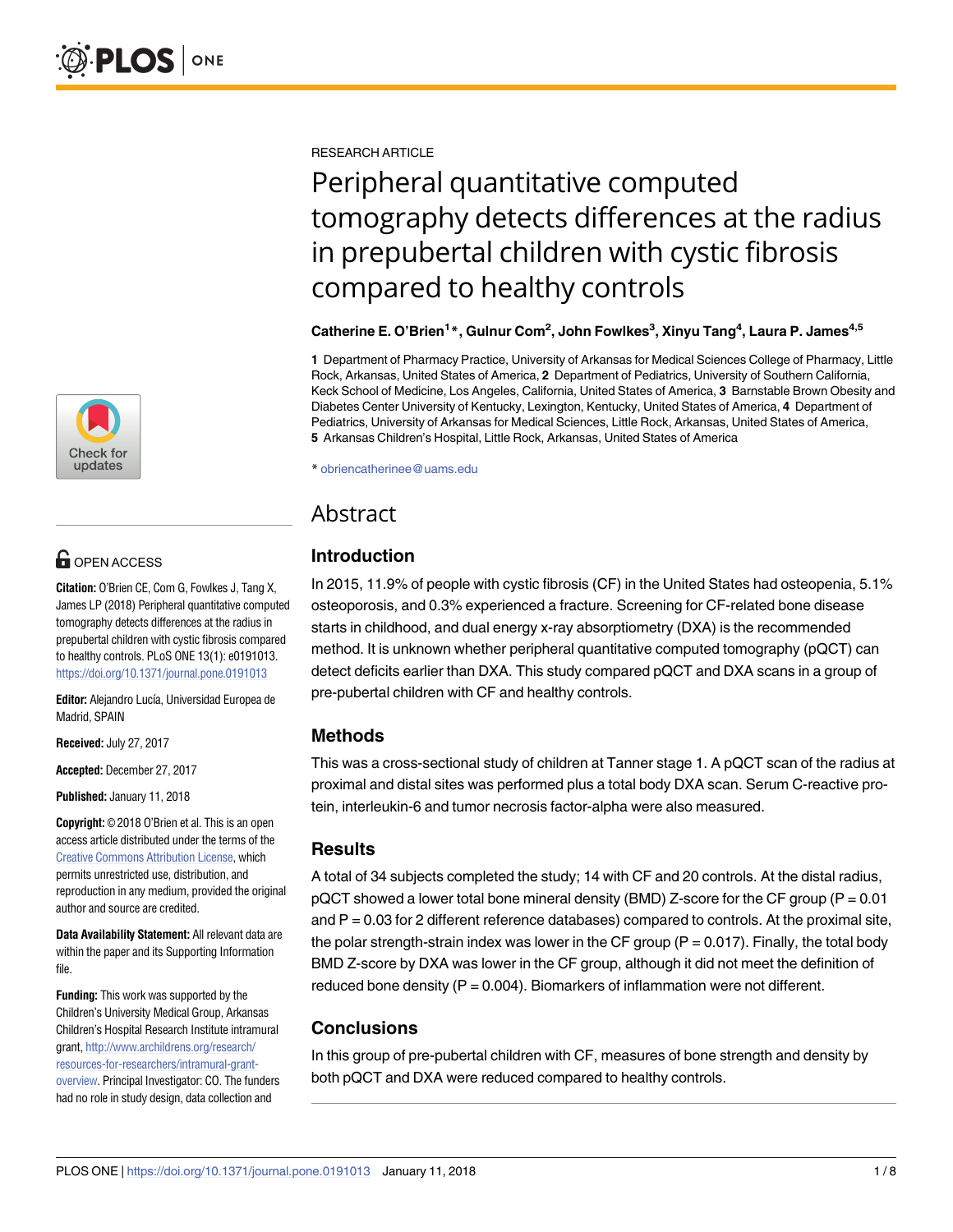analysis, decision to publish, or preparation of the manuscript.

<span id="page-3-0"></span>PLOS

ONE

**Competing interests:** I have read the journal's policy and the authors of this manuscript have the following competing interests: The spouse of Catherine O'Brien owns stock in Radius Health. This does not alter our adherence to PLOS ONE policies on sharing data and materials.

#### **Introduction**

Cystic fibrosis (CF) is a genetic disease that is the result of a mutation in the gene that encodes the cystic fibrosis transmembrane conductance regulator (CFTR). CFTR functions as a chloride channel in the epithelial cells that line the airways and other organ systems, and its dysfunction or absence results in thick and tenacious pulmonary secretions. Although the majority of patients eventually die of respiratory failure, other organ systems are also affected by the disease including the skeleton.[\[1](#page-8-0)] Among people with CF in the United States in 2015, 11.9% had osteopenia, 5.1% had osteoporosis, and 0.3% had experienced a fracture.[[2](#page-8-0)] The classifications of osteopenia and osteoporosis were based on screening by dual energy x-ray absorptiometry (DXA). Patients with CF are screened for bone disease with DXA and this starts in childhood according to guidelines from the CF Foundation.[\[1](#page-8-0)] Screening with peripheral quantitative computed tomography (pQCT) is not currently recommended as there is insufficient data to evaluate its use, especially in children. However, pQCT provides measurements of parameters that DXA scans do not. It provides bone mineral density (BMD) measurements for trabecular and cortical bone separately, can measure cross-sectional area, cortical thickness, and can provide a calculated strength-strain index. These additional parameters may potentially provide greater insight into early changes in CF-related bone disease. A study published in 2009 compared bone studies in young adults with CF using DXA and pQCT and found deficits by pQCT but not DXA, most notably reduced cortical thickness at the radius.[\[3\]](#page-8-0) A more recent study evaluated pQCT parameters at the non-dominant tibia and radius in children and adolescents with CF and found no deficits prior to puberty.[[4](#page-8-0)] There is growing interest in the use of pQCT to evaluate skeletal health in people with CF, but still there is little data available evaluating its use, especially in younger children with CF. However, if screening with pQCT is able to detect deficits earlier than with DXA, earlier detection of bone health abnormalities could lead to more rapid treatment to mitigate the clinical impact of altered bone integrity, such as fracture.

The primary goal of this pilot study was to compare pQCT Z-scores at the radius between children with CF and their healthy peers. Secondary aims included a comparison of total body bone mineral density (BMD) Z-scores as measured by DXA, and a comparison of biomarkers of inflammation between the two groups.

### **Methods**

This was a single-center cross-sectional pilot study comparing total body DXA and pQCT of the non-dominant radius between pre-pubertal children with CF and healthy, age-matched peers. Children 6–12 years of age and of Tanner stage 1 development were eligible for inclusion. The study was approved by the Institutional Review Board (IRB) and State Medical Board. Written informed consent was obtained from a legal guardian, and written assent was also obtained for children 7 years of age or older. The consent procedure was approved by the IRB.

Exclusion criteria included a BMI less than the  $3<sup>rd</sup>$  percentile or greater than the  $95<sup>th</sup>$  percentile, fracture within the past 6 months, lung transplantation, current pulmonary exacerbation or infection, bisphosphonate or growth hormone treatment within the past 5 years, glucocorticoid therapy via oral inhalation, oral liquid or tablets, or intravenous administration within the past 6 months, FEV1 less than 40% of predicted for children with CF, or concomitant disease known to cause bone disease.

Study participants presented for a single study visit during which height and weight were obtained, blood was drawn, and DXA and pQCT scans were performed. Bone age was determined by an x-ray of the non-dominant hand as previously described by Greulich and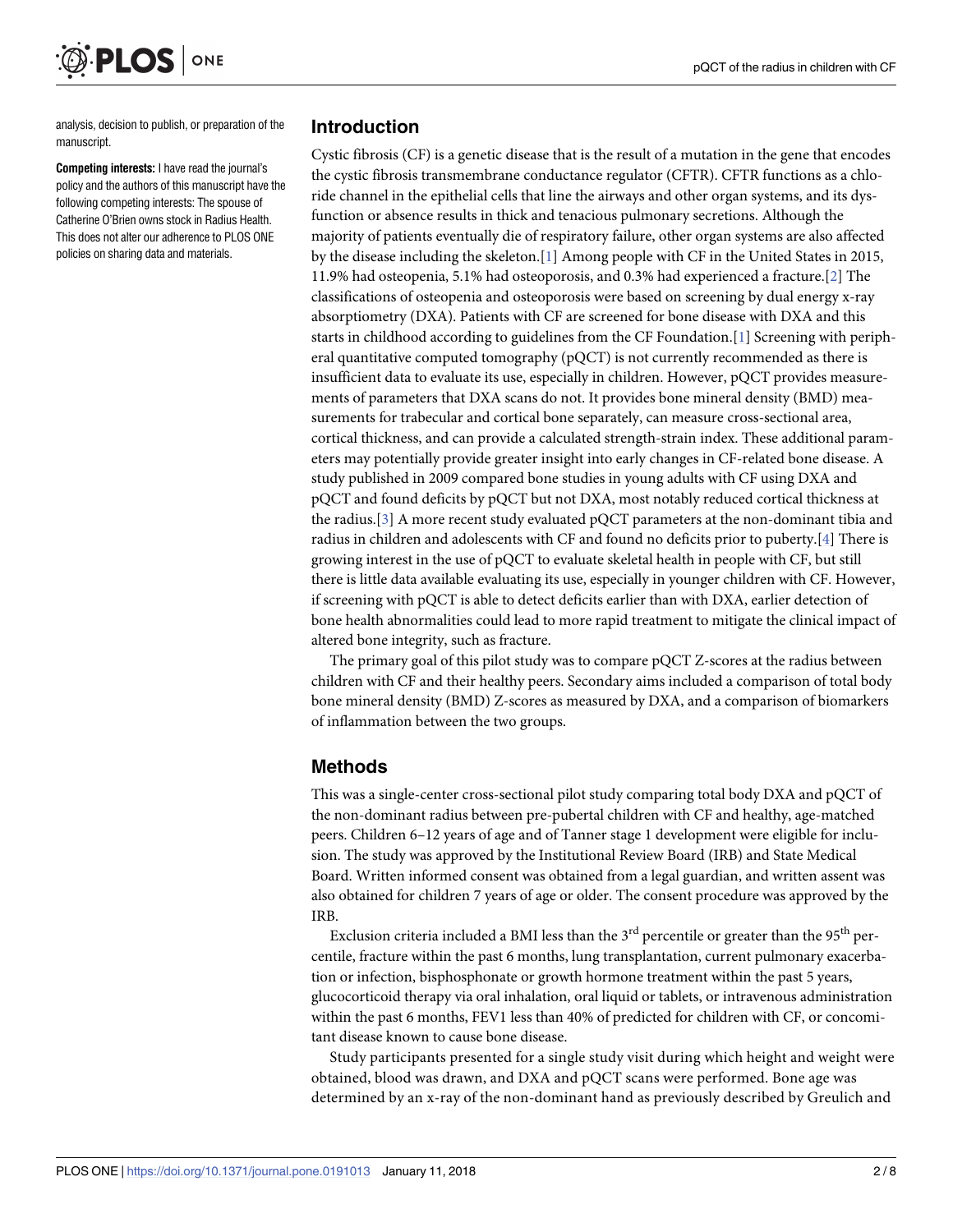<span id="page-4-0"></span>Pyle.[\[5](#page-8-0)] Blood based markers of inflammation, including TNF-alpha and IL-6, were quantified by commercially available ELISA kits from Quantikine using methods recommended by the manufacturer. C-reactive protein was measured by the hospital clinical laboratory using standard methods. BMI percentiles were determined using the online Centers for Disease Control (CDC) Child and Teen BMI percentile calculator, which is based on CDC growth charts.[\[6](#page-8-0)]

All DXA scans were performed with the Hologic QDR 4500A bone densitometer (Hologic, Inc., Beford, MA), and total body less head (TBLH) BMD was given as a Z-score and in total grams. The pQCT was performed with the Stratec XCT 2000 (Stratec, Inc., Pforzheim, Germany) and scans were performed at the 4% of the length of the forearm (distal) and 66% of the length of the forearm (proximal) sites of the non-dominant radius after a scout view to identify the growth plate. The scans were performed at a speed of 25 mm/sec with a voxel size of 0.4 x 0.4 x 2 mm. The forearm was positioned in an arm rest with bubble wrap between the arm rest and each child's arm to provide non-echogenic space on the scan between the arm rest and the arm. They were encouraged to remain as still as possible during the scan. The following parameters were determined: total and trabecular BMD for the 4% site; and cortex width, cortical area, cortical cross sectional area, total BMD, and cortical BMD for the 66% site. Z-scores were calculated using the reference databases developed by Rauch et al[[7,8](#page-8-0)] and Ashby et al.[[9\]](#page-8-0) Bone age was used when calculating Z-scores to correct for possible differences in body size between the groups. The polar strength-strain index (SSI) was calculated as a measure of torsional bone strength at the 66% site. The axial SSI was not used as it can be affected by how the arm is positioned during the scan. The total dose of radiation for the pQCT scan, including the scout view, was 6 mrem.

As this was a pilot study and there was no preliminary data available, there was not a power calculation. The goal was to recruit a convenience sample of participants. Summary statistics are expressed as median (IQR) for continuous variables and frequency for categorical variables. Comparisons between the two groups for continuous variables were performed using Wilcoxon rank-sum test. The comparisons between groups for categorical variables were performed using chi-square or Fisher Exact test as appropriate. The data were analyzed using statistical software R v.3.2.3 (R development Core Team, Vienna, Austria).

#### **Results**

A total of 39 study subjects met inclusion criteria and participated in the study, 15 with CF and 24 healthy controls. Several subjects were excluded due to motion artifacts in the pQCT scans; 1 from the CF group and 4 controls had motion artifacts at both the distal and proximal sites, and data from these subjects was not analyzed. One subject from the CF group had a motion artifact at the proximal site only. Data from this subject was included in the baseline characteristics and pQCT results for the distal site scan. The groups were comparable by age and BMI percentile [\(Table](#page-5-0) 1). Notably, the median BMI percentile in the CF group was at the goal of at least the  $50<sup>th</sup>$  percentile. Lung function in the CF group was also excellent, with a median FEV1% predicted of 100.0 (88.5, 117.8). Bone age was comparable in the CF group, 10.0 (6.8, 11.0) years; and in the control group, 10.0 (8.8, 11.0) years ( $p = 0.39$ ). No differences were detected in serum concentrations of IL-6, TNF-alpha, and CRP in the two study groups.

At the distal site of the radius, total BMD and total BMD Z-scores by pQCT were lower in the CF group than the control group ([Table](#page-5-0) 2). This finding was observed regardless of the reference database used to calculate the Z-scores. No differences were noted between the trabecular BMD or trabecular BMD Z-scores by pQCT at the distal site. No differences were noted from pQCT scans in the cortical area, cross sectional area, cortical BMD, total BMD, or Z-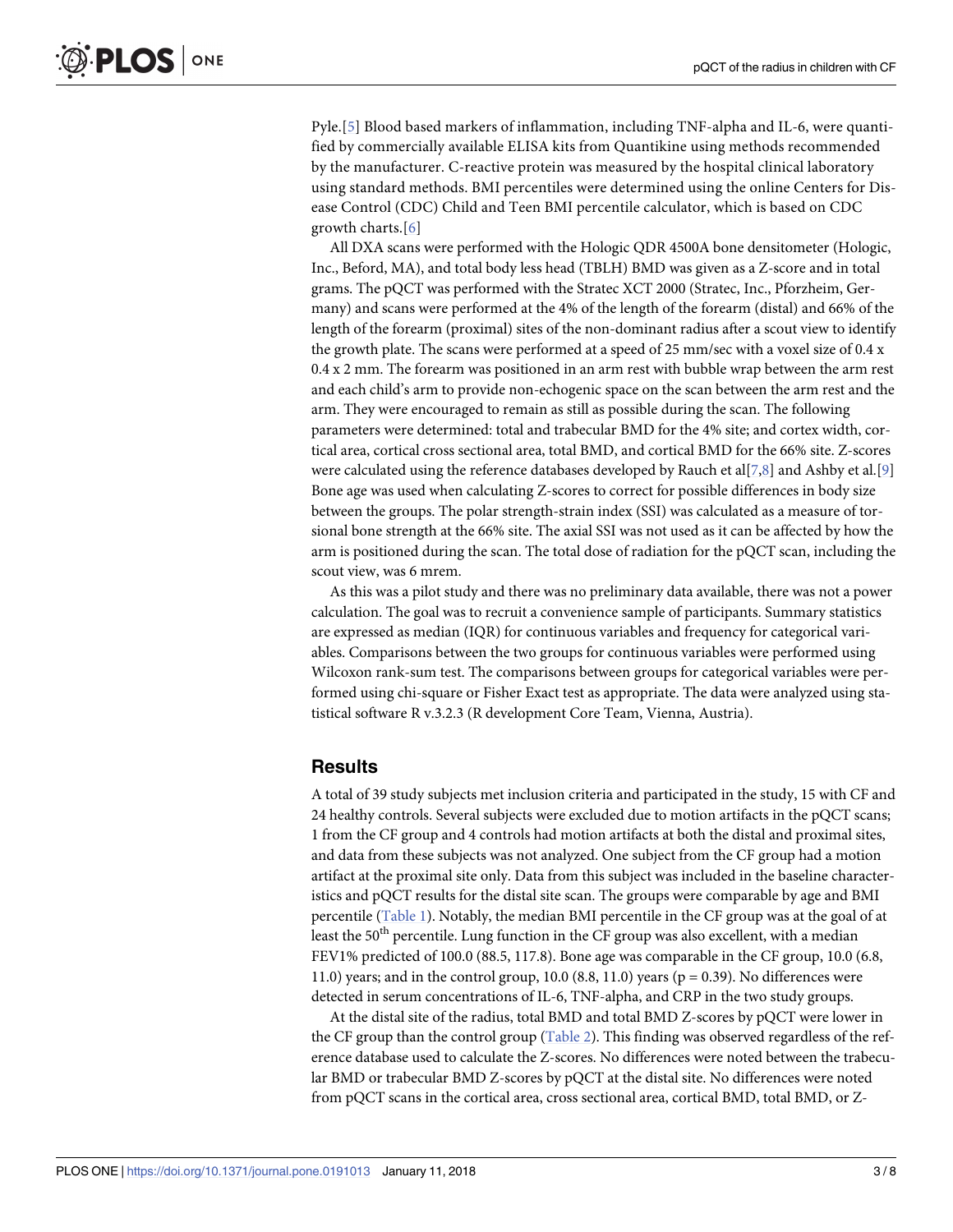|                                               | CF<br>$N = 14$      | Controls<br>$N = 20$ | $\mathbf{p}$ |
|-----------------------------------------------|---------------------|----------------------|--------------|
|                                               |                     |                      |              |
| Age in years Median (IQR)                     | 10.1(8.0, 10.9)     | 9.6(8.5, 11.0)       | 0.99         |
| Gender, N (%)                                 |                     |                      | 0.54         |
| F                                             | 4(28.6)             | 9(45.0)              |              |
| M                                             | 10(66.7)            | 12(50.0)             |              |
| Race / Ethnicity, N (%)                       |                     |                      | 0.85         |
| White                                         | 11(78.6)            | 14(70.0)             |              |
| Black                                         | 1(7.1)              | 2(10.0)              |              |
| Hispanic                                      | 1(7.1)              | 2(10.0)              |              |
| Other                                         | 1(7.1)              | 2(10.0)              |              |
| CFTR Genotype, N (%)                          |                     | NA                   |              |
| Phe508del homozygous                          | 7(50.0)             |                      |              |
| Phe508del heterozygous                        | 5(35.7)             |                      |              |
| Other                                         | 1(7.1)              |                      |              |
| <sup>a</sup> FEV1% of predicted, median (IQR) | 100.0 (88.5, 117.8) | <b>NA</b>            | <b>NA</b>    |
| BMI, median (IQR)                             | 16.6(16.0, 17.7)    | 17.1(16.0, 18.4)     | 0.53         |
| BMI percentile Median (IQR)                   | 56.2 (46.4, 67.0)   | 60.5(42.3, 82.6)     | 0.58         |
| IL-6, $pg/mL$                                 | 1.60(1.10, 2.22)    | 1.09(0.66, 2.30)     | 0.33         |
| TNF-alpha, pg/mL                              | 3.63 (1.76, 5.28)   | 2.26 (0.70, 3.89)    | 0.18         |
| <b>CRP</b>                                    |                     |                      | 0.19         |
| $<$ 5 mg/L                                    | 10(71.4)            | 18 (90.0)            |              |
| $5-10$ mg/L                                   | 2(14.3)             | 2(10.0)              |              |
| Missing                                       | 2(14.3)             | 0(0)                 |              |

#### <span id="page-5-0"></span>**[Table](#page-4-0) 1. Characteristics of study participants.**

Abbreviations: CF–cystic fibrosis, CFTR–cystic fibrosis transmembrane conductance regulator, FEV1 –forced expiratory volume in 1 second, BMI–body mass index.

 ${}^{\text{a}}\text{N} = 11$  for FEV1.

<https://doi.org/10.1371/journal.pone.0191013.t001>

scores at the proximal site [\(Table](#page-6-0) 3). However, torsional bone strength, as measured by the polar SSI, was significantly lower in the CF group compared to the controls.

Although the median total body Z-scores for the DXA scan do not indicate reduced bone density in either group, there was a statistically significant difference in the total body BMD Zscores between the CF group, -0.70 (-1.30, 0.50); and the control group, 0.35 (-0.25, 1.80);  $p = 0.01$ .

#### **[Table](#page-4-0) 2. pQCT results at distal site.**

|                                | СF                      | <b>Controls</b>      | P     |
|--------------------------------|-------------------------|----------------------|-------|
|                                | $N = 14$                | $N = 20$             |       |
| pQCT at distal (4%) site       |                         |                      |       |
| Total BMD $(mg/cm3)$           | 304.8 (299.6, 325.6)    | 349.2 (301.6, 372.6) | 0.046 |
| Total BMD Z-score (Ashby)      | $-0.24$ $(-0.42, 0.43)$ | $0.97(-0.14, 1.32)$  | 0.019 |
| Total BMD Z-score (Rauch)      | 0.59(0.21, 1.11)        | 1.72(0.61, 2.21)     | 0.018 |
| Trabecular BMD $(mg/cm3)$      | 201.3 (185.9, 218.4)    | 213.4 (183.6, 233.5) | 0.420 |
| Trabecular BMD Z-score (Ashby) | 1.07(0.45, 1.35)        | 1.29(0.11, 1.68)     | 0.560 |
| Trabecular BMD Z-score (Rauch) | $0.36(-0.48, 0.76)$     | $0.55(-0.62, 1.20)$  | 0.500 |

<https://doi.org/10.1371/journal.pone.0191013.t002>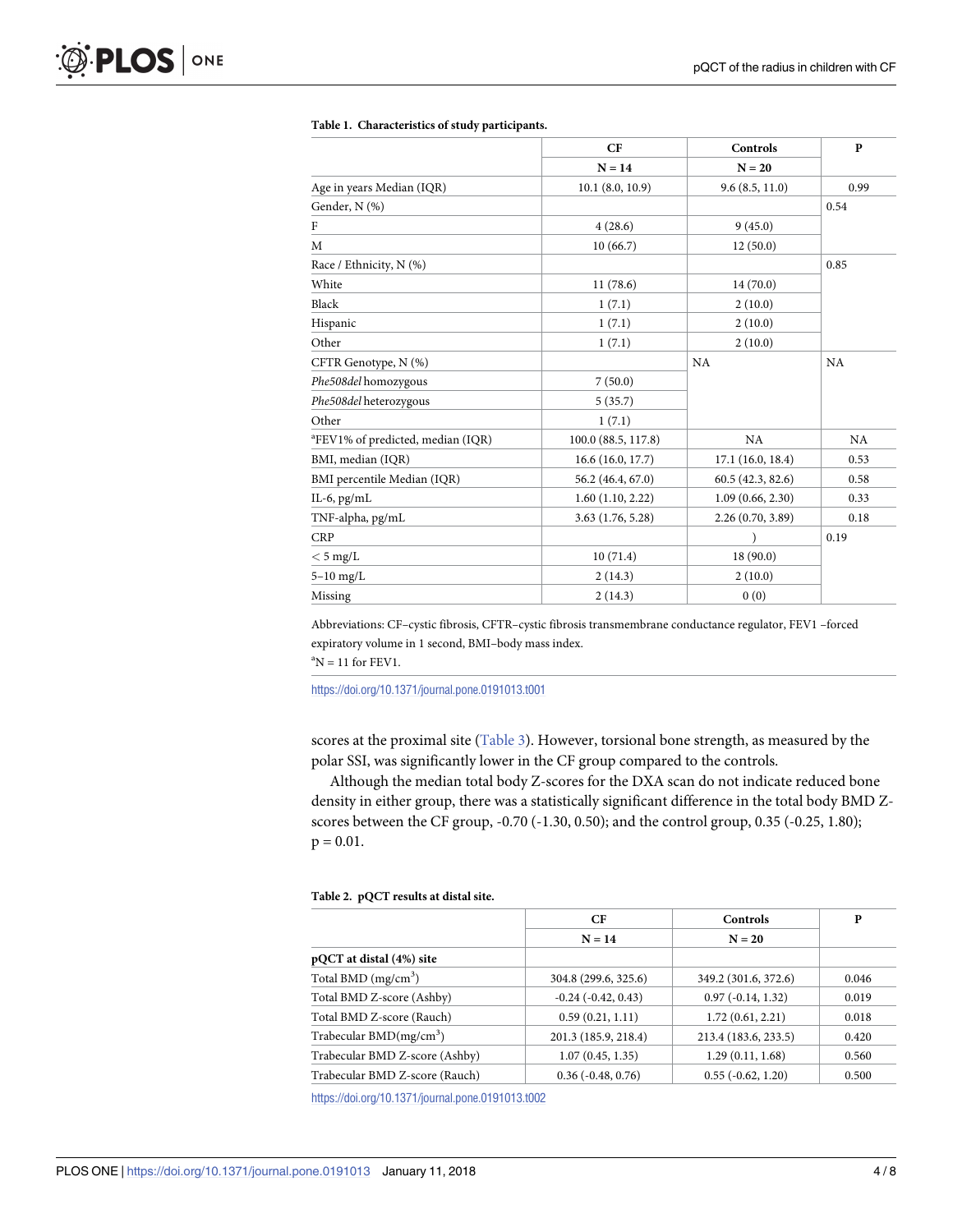|                                      | CF                       | Controls                    | P     |
|--------------------------------------|--------------------------|-----------------------------|-------|
|                                      | $N = 13$                 | $N = 20$                    |       |
| pQCT at proximal (66%) site          |                          |                             |       |
| Total BMD $(mg/cm^3)$                | 656.8 (604.5, 688.5)     | 596.1 (541.1, 643.3)        | 0.194 |
| Total BMD Z-score (Rauch)            | $0.69(-0.34, 1.63)$      | $0.09$ ( $-0.80$ , $0.70$ ) | 0.224 |
| Cortical BMD $(mg/cm3)$              | 960.9 (943.7, 1007.9)    | 1004.6 (969.2, 1017.5)      | 0.231 |
| Cortical BMD Z-score (Rauch)         | $-0.52$ $(-1.39, 0.09)$  | $-0.35$ $(-0.87, 0.47)$     | 0.552 |
| Cortex width (mm)                    | 1.49(1.23, 1.70)         | 1.55(1.31, 1.74)            | 0.726 |
| Cortex area $\text{(mm}^2)$          | 33.6 (25.9, 45.3)        | 40.8(35.0, 48.6)            | 0.167 |
| Cortex area Z-score (Rauch)          | $-1.30$ $(-3.26, 0.01)$  | $-0.82$ $(-1.58, 0.27)$     | 0.272 |
| Cross sectional area $\text{(mm}^2)$ | 66.2(53.0, 76.6)         | 81.9(66.4, 91.1)            | 0.074 |
| Cross sectional area Z-score (Rauch) | $-1.77$ $(-3.80, -0.36)$ | $-0.67$ $(-1.09, 0.09)$     | 0.195 |
| Polar Strength-Strain Index          | 112.3 (95.4, 133.8)      | 149.0 (123.5, 173.7)        | 0.017 |
| Polar Strength-Strain Index (Rauch)  | $-1.26(-1.82, 0.08)$     | $-0.03$ $(-0.63, 0.34)$     | 0.106 |

#### <span id="page-6-0"></span>**[Table](#page-5-0) 3. pQCT results at proximal site.**

<https://doi.org/10.1371/journal.pone.0191013.t003>

#### **Discussion**

In this group of pre-pubertal well-nourished children with CF and good lung function, there were deficits by pQCT compared to the control group including a lower total BMD at the distal radius site, and lower bone torsional strength as assessed by the polar SSI. The total body DXA Z-score was also significantly lower in the CF group compared to the controls, although the median Z-score did not meet the definition for reduced bone density in either group.[[10](#page-8-0)] Multiple studies have shown correlations between BMD with clinical factors including lung function, nutritional status, biomarkers of inflammation, and frequency of antibiotic courses.[[11–](#page-8-0) [18\]](#page-9-0) Although we did not collect the frequency of antibiotic courses in this group of children with CF, lung function and nutritional status were good, and there was not a significant difference in the serum biomarkers of inflammation CRP, IL-6, and TNF-a between the CF group and healthy controls. This suggests that there may be an effect of CF disease on bone even in relatively healthy children with CF. Studies evaluating the relationship between biomarkers of inflammation and bone in CF patients have been mixed, although in general have demonstrated an inverse relationship between inflammation and BMD, and a direct correlation between inflammation and markers of bone resorption.[\[15,17](#page-9-0),[19](#page-9-0)]

DXA and pQCT scans measure different things. The DXA scan measures aerial BMD, a 2-dimensional measurement, and the accuracy of results depends on bone size as well as surrounding soft tissue. A smaller skeleton can result in lower DXA values even if the BMD is normal. It also cannot differentiate between cortical and trabecular bone. In contrast, pQCT is a 3-dimensional measurement that is able to measure total BMD as well as the BMD for cortical and trabecular bone separately.[\[20\]](#page-9-0)

A study by Brookes et al described pQCT scans in children with CF.[[4\]](#page-8-0) This study included pubertal as well as pre-pubertal children. Prior to puberty, the study showed no deficits that would impact bone strength. However, in children with CF at puberty, the pQCT parameters started to indicate a compromised bone structure with a decreased bone strength compared to healthy peers. Most of the studies evaluating pQCT parameters in patients with CF have been conducted in adolescents and young adults. Studies utilizing high resolution pQCT (HRpQCT) have demonstrated compromised trabecular microarchitecture at both the radius and tibia in young adults with CF.[\[21,22](#page-9-0)] This translated into reduced estimated bone strength. In a group of children and adolescents with CF, HR-pQCT results demonstrated minimal abnormalities in bone architecture but no severe deficits.[\[23\]](#page-9-0) An earlier study evaluated DXA and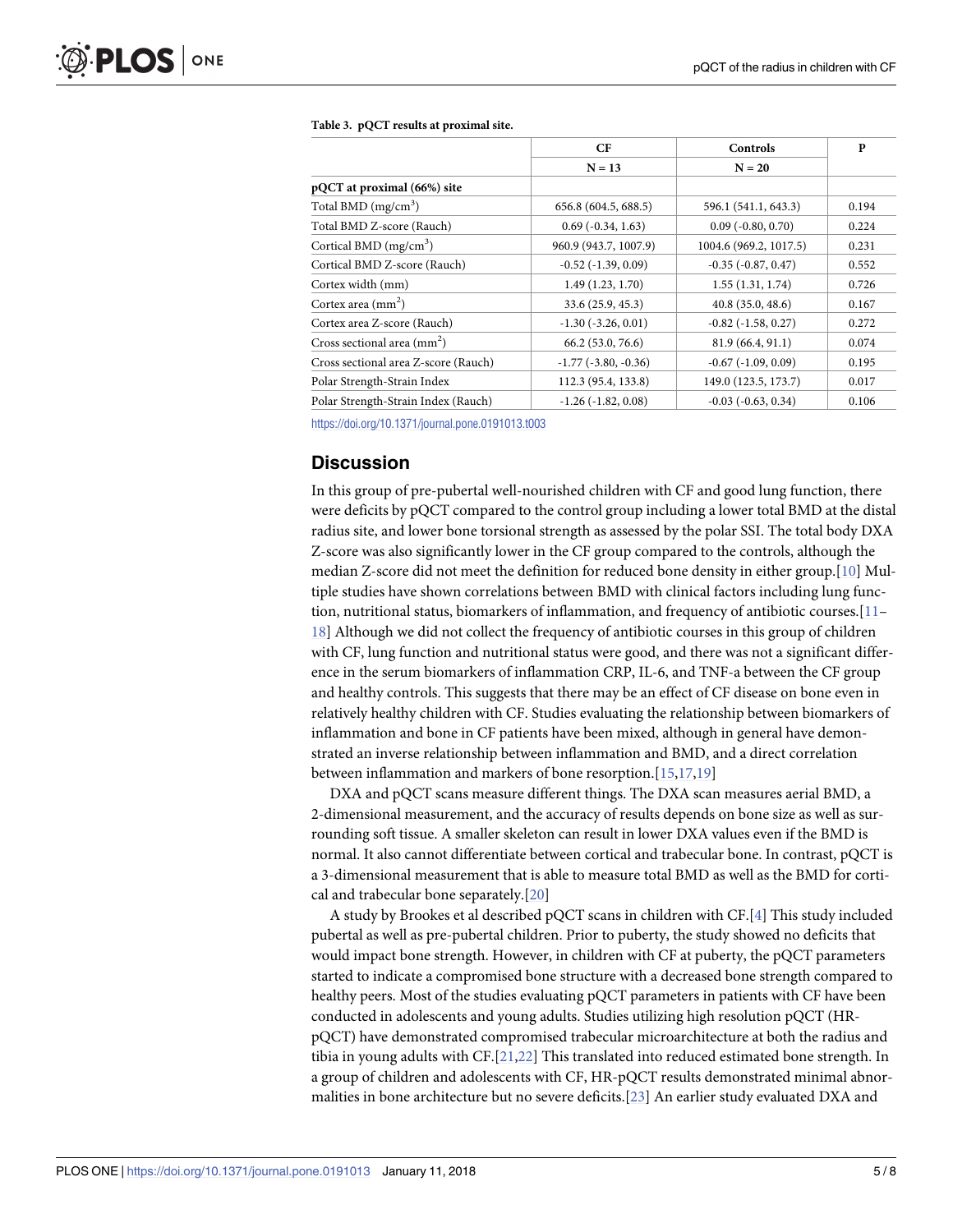<span id="page-7-0"></span>pQCT results of adolescents and young adults with CF. The results demonstrated normal bone mineral density by total body DXA, but decreased cortical thickness of the radius as measured by pQCT.[[3\]](#page-8-0) A more recent study by Stahl et al demonstrated that several pQCT parameters, including SSI and trabecular BMD at the distal radius, are able to differentiate between CF patients with 1 fracture or less and those with more than one fracture.[[24](#page-9-0)] Finally, a study by Bai et al compared pQCT results at the radius in children ages 7–18 years with CF with healthy controls.[\[25\]](#page-9-0) They found that although the children with CF had thicker cortical bone, they still had reduced bone strength compared to controls. This group of children with CF was not limited to Tanner stage 1.

Although children with CF in this study have skeletal deficits as measured by pQCT compared to their healthy peers, there is currently not enough data to support using pQCT over DXA scans for screening purposes in this population. As patients with CF continue to live longer, it becomes increasingly important to understand the pathophysiology of bone disease in this population in order to develop evidence-based screening and treatment protocols that can mitigate fracture risk. A better understanding of early skeletal derangements would improve screening protocols and allow for earlier intervention. More importantly, it may lead to interventions that better fit the pathophysiology of bone disease in this population.

There are several limitations to this study. The primary limitation is the small sample size. Further, as a single-center pilot study, our results may not be applicable to other CF centers. The BMI percentile range for this cohort of CF patients indicates that they are fairly well-nourished, with the median BMI percentile meeting the goal BMI of at least the  $50<sup>th</sup>$  percentile set by the CF Foundation.[\[2\]](#page-8-0) The results may be different for CF patients that are undernourished and below this goal BMI. Another limitation is the lack of a robust assessment of physical activity levels. It is possible that the difference in bone density between the CF and controls groups is due to differences in physical activity levels. A limitation related to the pQCT procedure itself is the requirement that the patient be still during the scan. There were several subjects in this study that were excluded due to motion artifacts. This may limit the utility of this method in young children. Finally, the total dose of radiation, 6 mrem, is higher than that of a DXA scan (0.021 mrem) and comparable to approximately one week's environmental exposure in someone at this study location and with exposure to television and a computer. In determining the appropriate use of pQCT in a population routinely exposed to radiation from other sources, such as chest X-rays, this would also need to be considered when determining the most judicious use of this method in this population.

#### **Conclusion**

This group of children with CF had lower bone density and torsional bone strength compared to their healthy peers in spite of their young age, healthy BMI, and good lung function. Both the pQCT at the radius and the total body DXA scan were able to detect early differences in bone density between these pre-pubertal children with CF and their healthy peers, even within a normal Z-score range. Thus, a high level of vigilance is warranted when trying to maximize peak bone density in children with CF. There is currently not enough data to warrant screening for bone disease by pQCT instead of DXA. These results are similar to other studies that demonstrated some deficits and differences in bone via pQCT scans in children with CF compared to healthy controls.

### **Supporting information**

**S1 [Table.](http://www.plosone.org/article/fetchSingleRepresentation.action?uri=info:doi/10.1371/journal.pone.0191013.s001) Study data.** (XLSX)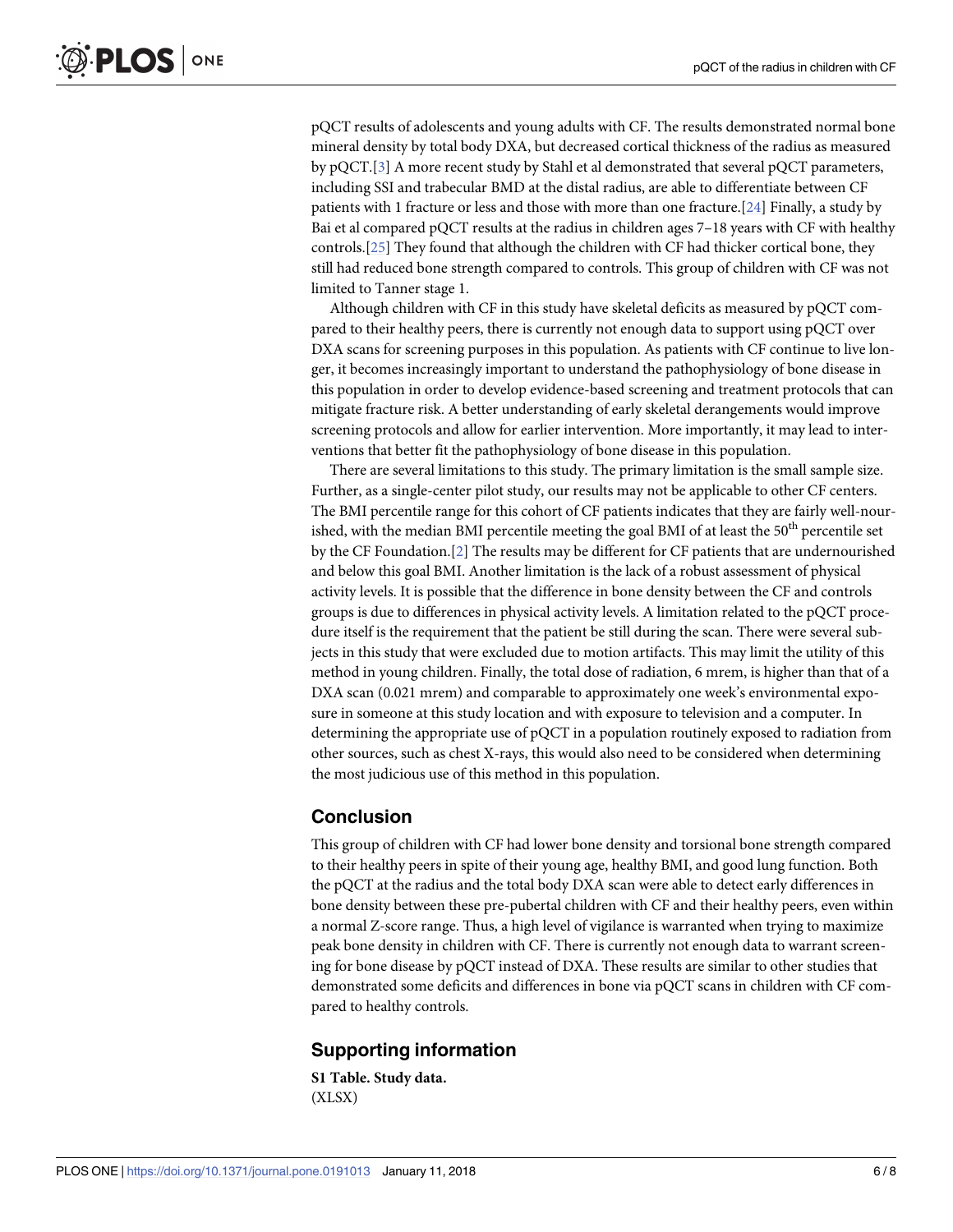#### <span id="page-8-0"></span>**Acknowledgments**

We thank Zhuopei Hu for his assistance with the statistical analysis.

#### **Author Contributions**

**Conceptualization:** Catherine E. O'Brien, Gulnur Com, John Fowlkes, Laura P. James.

**Data curation:** Catherine E. O'Brien, Laura P. James.

**Formal analysis:** Catherine E. O'Brien, Xinyu Tang, Laura P. James.

**Funding acquisition:** Catherine E. O'Brien, Laura P. James.

**Investigation:** Catherine E. O'Brien.

**Methodology:** Catherine E. O'Brien, Gulnur Com, John Fowlkes, Laura P. James.

**Project administration:** Catherine E. O'Brien.

**Resources:** Laura P. James.

**Writing – original draft:** Catherine E. O'Brien.

**Writing – review & editing:** Catherine E. O'Brien, Gulnur Com, John Fowlkes, Xinyu Tang, Laura P. James.

#### **References**

- **[1](#page-3-0).** Aris RM, Merkel PA, Bachrach LK, Borowitz DS, Boyle MP, Elkin SL, et al. Guide to bone health and disease in cystic fibrosis. J Clin Endocrinol Metab. 2005; 90(3):1888–96. [https://doi.org/10.1210/jc.2004-](https://doi.org/10.1210/jc.2004-1629) [1629](https://doi.org/10.1210/jc.2004-1629) PMID: [15613415](http://www.ncbi.nlm.nih.gov/pubmed/15613415)
- **[2](#page-3-0).** Cystic Fibrosis Foundation 2015 Patient Registry Annual Data Report. Bethesda, MD: Cystic Fibrosis Foundation; 2016.
- **[3](#page-3-0).** Louis O, Clerinx P, Gies I, De Wachter E, De Schepper J. Well-nourished cystic fibrosis patients have normal mineral density, but reduced cortical thickness at the forearm. Osteoporos Int. 2009; 20(2):309– 14. <https://doi.org/10.1007/s00198-008-0646-7> PMID: [18536951](http://www.ncbi.nlm.nih.gov/pubmed/18536951)
- **[4](#page-3-0).** Brookes DS, Briody JN, Munns CF, Davies PS, Hill RJ. Cystic fibrosis-related bone disease in children: Examination of peripheral quantitative computed tomography (pQCT) data. J Cyst Fibros. 2015; 14 (5):668–77. <https://doi.org/10.1016/j.jcf.2015.04.005> PMID: [25957706](http://www.ncbi.nlm.nih.gov/pubmed/25957706)
- **[5](#page-4-0).** Greulich WW, Pyle SI. Radiographic atlas of skeletal development of the hand and wrist. Second edition. Stanford University Press, Stanford; 1959.
- **[6](#page-4-0).** BMI Percentile Calculator for Child and Teen. Centers for Disease Control.
- **[7](#page-4-0).** Rauch F, Schonau E. Peripheral quantitative computed tomography of the proximal radius in young subjects—new reference data and interpretation of results. J Musculoskelet Neuronal Interact. 2008; 8 (3):217–26 PMID: [18799854](http://www.ncbi.nlm.nih.gov/pubmed/18799854)
- **[8](#page-4-0).** Rauch F, Schonau E. Peripheral quantitative computed tomography of the distal radius in young subjects—new reference data and interpretation of results. J Musculoskelet Neuronal Interact. 2005; 5 (2):119–26 PMID: [15951627](http://www.ncbi.nlm.nih.gov/pubmed/15951627)
- **[9](#page-4-0).** Ashby RL, Ward KA, Roberts SA, Edwards L, Mughal MZ, Adams JE. A reference database for the Stratec XCT-2000 peripheral quantitative computed tomography (pQCT) scanner in healthy children and young adults aged 6–19 years. Osteoporos Int. 2009; 20:1337–46 [https://doi.org/10.1007/s00198-](https://doi.org/10.1007/s00198-008-0800-2) [008-0800-2](https://doi.org/10.1007/s00198-008-0800-2) PMID: [19066709](http://www.ncbi.nlm.nih.gov/pubmed/19066709)
- **[10](#page-6-0).** The International Society for Clinical Densitometry 2013 Official Positions—Adult & Pediatric. Middletown, CT: The International Society for Clinical Densitometry; 2014.
- **[11](#page-6-0).** Bianchi ML, Romano G, Saraifoger S, Costantini D, Limonta C, Colombo C. BMD and body composition in children and young patients affected by cystic fibrosis. J Bone Miner Res. 2006; 21(3):388–96. <https://doi.org/10.1359/JBMR.051023> PMID: [16491286](http://www.ncbi.nlm.nih.gov/pubmed/16491286)
- **12.** Cobanoglu N, Atasoy H, Ozcelik U, Yalcin E, Dogru D, Kiper N, et al. Relation of bone mineral density with clinical and laboratory parameters in pre-pubertal children with cystic fibrosis. Pediatr Pulmonol. 2009; 44(7):706–12. <https://doi.org/10.1002/ppul.21050> PMID: [19504563](http://www.ncbi.nlm.nih.gov/pubmed/19504563)